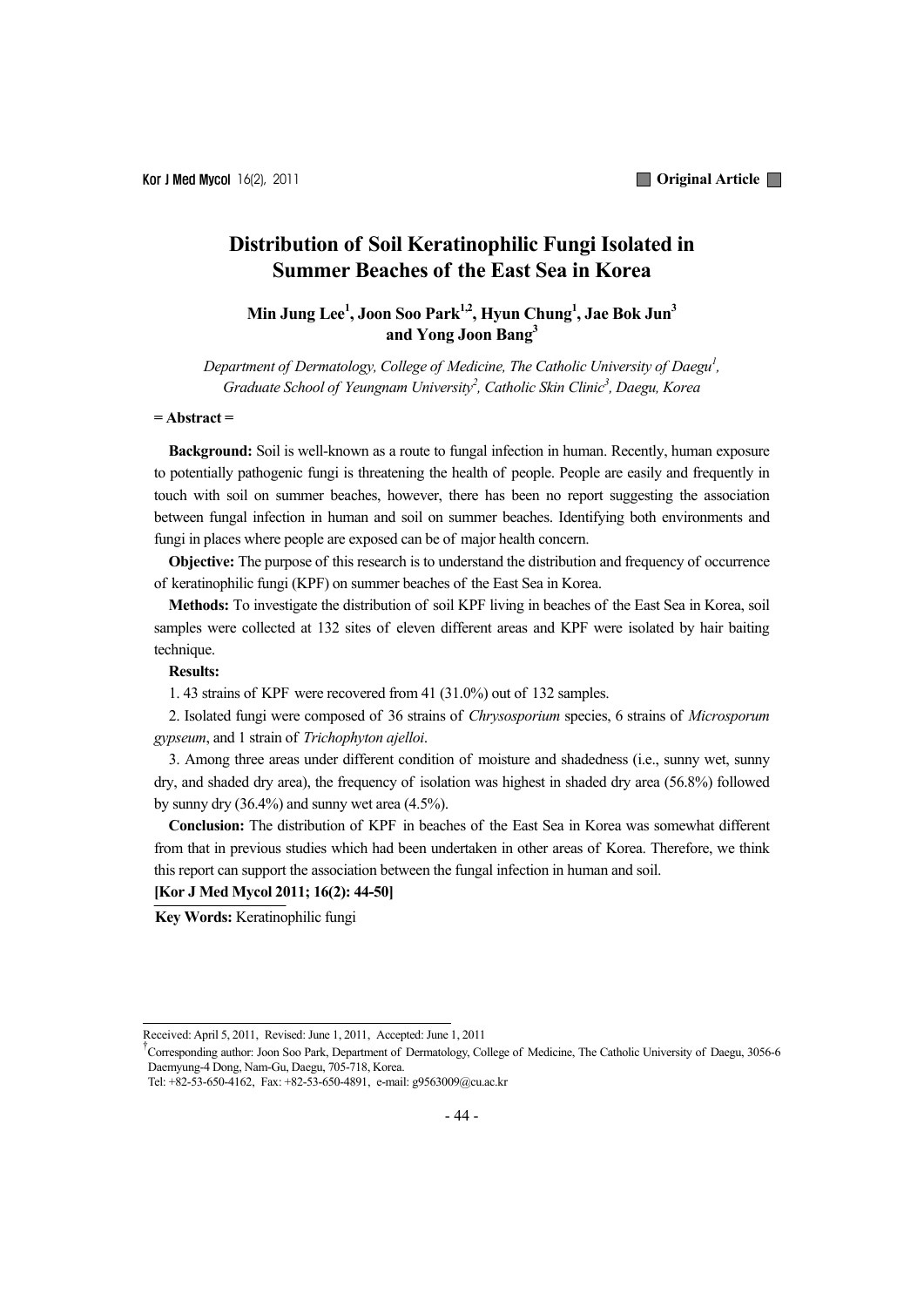Min Jung Lee, et al: Distribution of Soil Keratinophilic Fungi Isolated in Summer Beaches of the East Sea in Korea

## **INTRODUCTION**

Soil comprises a large portion of the earth's land surface and is an important natural resource which influences most of living organisms either directly or indirectly. Furthermore, soil that is rich in keratinous material is most conductive for the growth and occurrence of  $KPF^{1\sim 3}$ . KPF are ecologically important group of fungi that decompose one of the most abundant and highly stable animal proteins on earth-keratin in which they utilize it by enzymatic digestion as a nutrient substrate for growth. Although a lot of dermatophytes can live saprophytically, most KPF have pathogenic potential<sup>4</sup>. Hence, these fungi have attracted the attention of dermatologists due to their association with human mycoses $5-7$ .

In recent years, KPF have been receiving considerable concern and studies on isolation and distribution of KPF from soil were investigated throughout the world<sup>8~11</sup>. However, we have not found the report on the occurrence and distribution of keratinophilic fungi localized on summer beaches unfortunately, although people can be easily and frequently in touch with soil while playing in the sea. Therefore, the present work has been conducted to study the distribution and frequency of occurrence of KPF on summer beaches of the East Sea in Korea.

## **MATERIALS AND METHODS**

#### **1. Sites of sampling of soil**

132 soil samples were taken from various sites of 11 beaches within the East Sea of Korea located in PoOOOO and YeongOOOO (Table 1). Every 12 samples were taken from each beach and the samples were divided into 3 groups according to different climatic conditions such as moisture and shadedness (i.e., sunny wet, sunny dry, and shaded

| Area (Beach)      | No. of samples |
|-------------------|----------------|
| ChilOO            | 12             |
| WolOO             | 12             |
| HwaOOO            | 12             |
| JangOO            | 12             |
| NamOO             | 12             |
| HaOOO             | 12             |
| Oh <sub>O</sub> O | 12             |
| DaeOOO            | 12             |
| kyungOOOO         | 12             |
| DaeOOO            | 12             |
| GoraeOOO          | 12             |
| Total             | 132            |
|                   |                |

**Table 1.** Sites of sample collection

dry area) where they are. Sunny wet is defined as a place that is repetitively submerged under seawater, sunny dry is defined as a place where people spend most of their time and shaded dry is defined as a place where the beach ends. Samples were collected during August 2009. Spoonfuls of the loosened soil (approximately 500 g) were taken on the surface of each site with a depth of  $2~3$  cm and then they were poured and placed in sterile polyethylene bags.

#### **2. Culturing and Identification of KPF**

KPF were isolated by the hair baiting technique of Vanbreuseghem<sup>11</sup> using human hair as a keratin bait. A sterile Petri dish (14 cm in diameter) was half filled with a portion (approximately 100 g) of each soil sample. The soils were moistened with sterile water and incubated at room temperature (25℃). Human hair was sterilized by autoclaving at 120℃ for 15 min and then placed over the soils (Fig. 1). The Petri dishes were moistened and checked regularly over a period of 2 months for growth of the perfect forms of KPF. When gymnothecia were visible on the hair baits, a part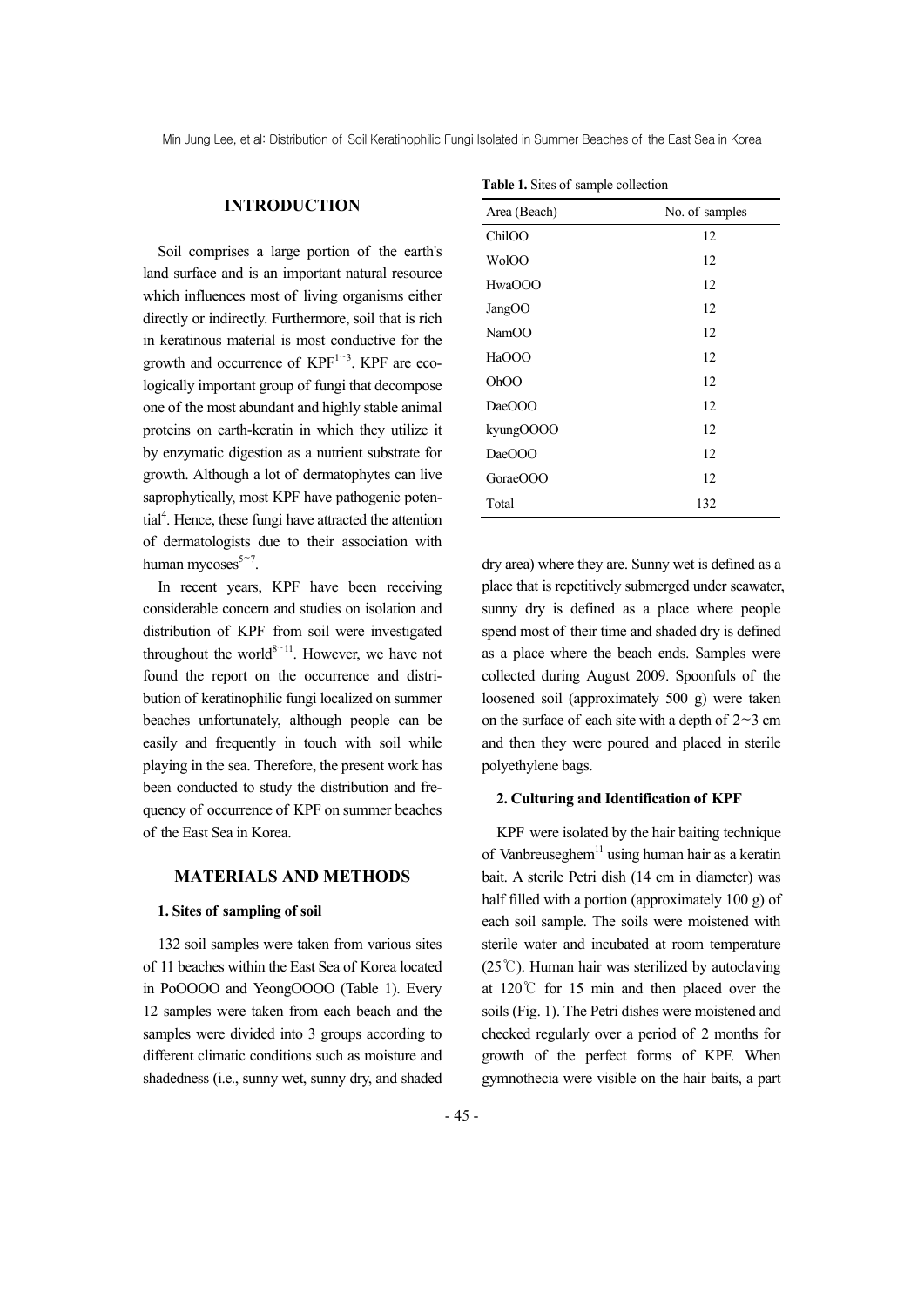of this growth was transferred by sterile dissecting needle onto Sabouraud's dextrose agar at 25℃. As colonies had grown, the isolates were identified according to their macro- and micromorphological features.

### **3. Statistical analysis**

Statistical analysis was conducted using SPSS (Ver. 12.0, SPSS INC., US). The Chi-square test was used for statistical analysis. A  $p$ -value  $\leq 0.05$ was considered statistically significant.



**Fig. 1.** Front view of soil fungal colonies after growth of twenty days on hair bait.

# **RESULTS**

### **1. Distribution of KPF**

43 strains of KPF were recovered from 41 out of 132 samples. 3 species of KPF were isolated. Among these, the most frequently isolated strains were *Chrysosporium*, which showed 36 strains and occupied 27.3% of all samples. *Microsporum gypseum* held the second rank showing 6 strains (4.5%) and followed by *Trichophyton ajelloi* which showed only 1 strain (0.8%) (Table 2).

## **2. Distribution of KPF based on beaches**

The isolation rate of KPF based on beaches varied between 8.3 and 41.3%. JangOOO, HaOOO, OhOO and GoraeOOO were the areas which were

**Table 2.** Results of isolation of keratinophilic fungi in soil

| No. of<br>tested<br>Petri dish | No. of<br>Chrysosporium | No. of<br>$M^*$ . gypseum | No. of<br>$T^{\dagger}$ . ajelloi |  |
|--------------------------------|-------------------------|---------------------------|-----------------------------------|--|
| 132                            | 36(27.3%)               | $6(4.5\%)$                | $1(0.8\%)$                        |  |
|                                |                         |                           |                                   |  |

\* M: *Microsporum*, † T: *Trichophyton*

| <b>Site</b><br>(beach) | No. of<br>Petri dish detected/tested | Chrysosporium<br>No. (%) | $M^*$ . gypseum<br>No. $(\% )$ | $T^{\dagger}$ . ajelloi<br>No. $(\% )$ |
|------------------------|--------------------------------------|--------------------------|--------------------------------|----------------------------------------|
| ChilOO                 | $3/12(25.0\%)$                       | 2(16.7)                  | 1(8.3)                         | 0(0.0)                                 |
| WolOO                  | $4/12(33.3\%)$                       | 4(33.3)                  | 0(0.0)                         | 0(0.0)                                 |
| HwaOOO                 | 2/12(16.7%)                          | 2(16.7)                  | 0(0.0)                         | 0(0.0)                                 |
| JangOO                 | 5/12(41.7%)                          | 4(33.3)                  | 1(8.3)                         | 1(8.3)                                 |
| NamOO                  | $1/12(8.3\%)$                        | 1(8.3)                   | 0(0.0)                         | 0(0.0)                                 |
| HaOOO                  | 5/12(41.7%)                          | 5(41.7)                  | 1(8.3)                         | 0(0.0)                                 |
| OhOO                   | 5/12(41.7%)                          | 4(33.3)                  | 1(8.3)                         | 0(0.0)                                 |
| DaeOOO                 | $4/12(33.3\%)$                       | 4(33.3)                  | 0(0.0)                         | 0(0.0)                                 |
| kyungOOOO              | $4/12(33.3\%)$                       | 3(25.0)                  | 1(8.3)                         | 0(0.0)                                 |
| DaeOOO                 | $3/12(25.0\%)$                       | 2(16.7)                  | 1(8.3)                         | 0(0.0)                                 |
| GoraeOOO               | 5/12(41.7%)                          | 5(41.7)                  | 0(0.0)                         | 0(0.0)                                 |

\* M: *Microsporum*, † T: *Trichophyton*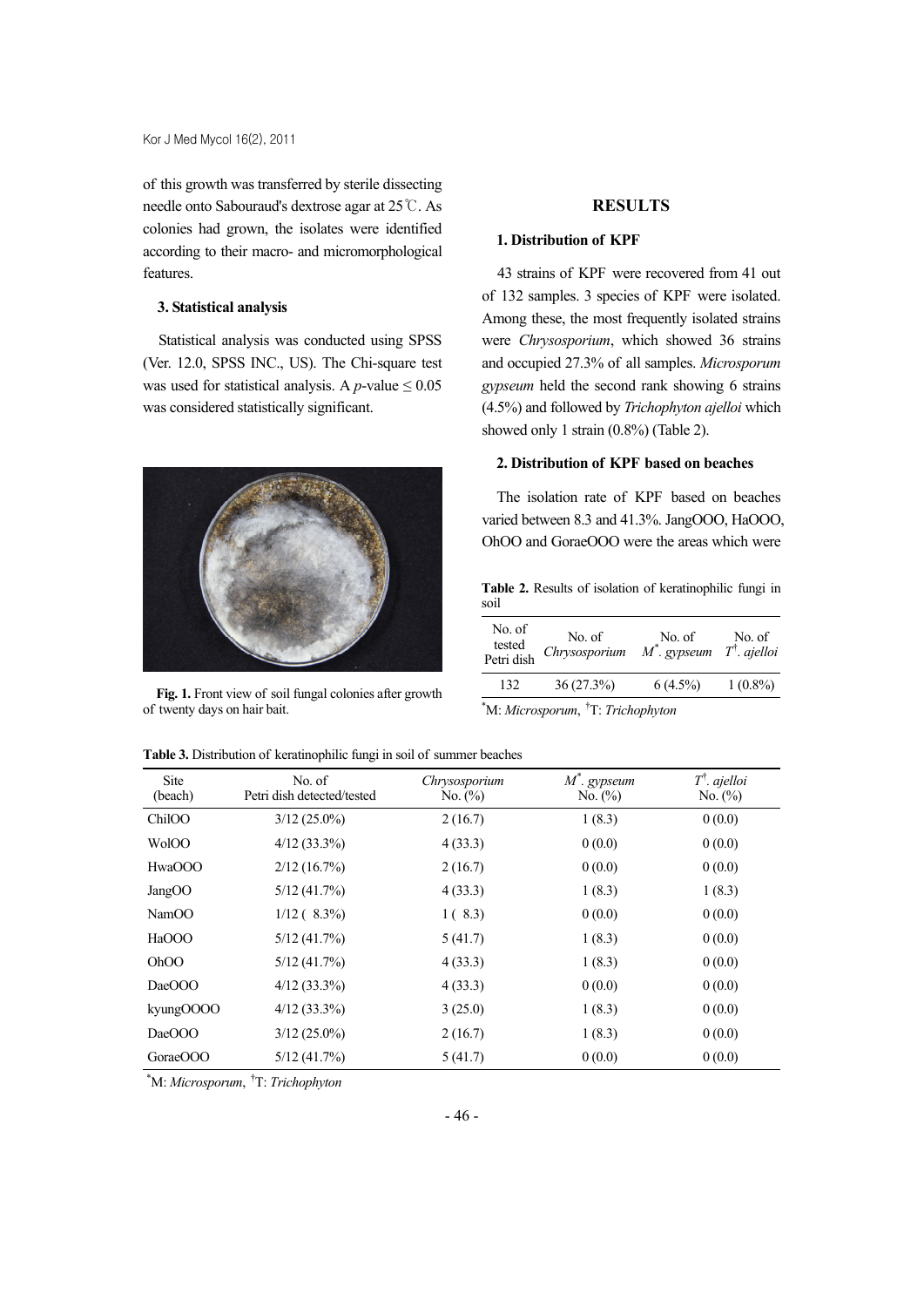Min Jung Lee, et al: Distribution of Soil Keratinophilic Fungi Isolated in Summer Beaches of the East Sea in Korea

| Area       | No. of<br>Total samples | No. of<br>Positive samples | Chrysosporium<br>No. (%) | $M^{\dagger}$ . gypseum<br>No. $(\%)$ | $T^{\dagger}$ . ajelloi<br>No. $(\%)$ |
|------------|-------------------------|----------------------------|--------------------------|---------------------------------------|---------------------------------------|
| Sunny wet  | 44                      | $2(4.5\%)$                 | 0(0.0)                   | 2(4.5)                                | 0(0.0)                                |
| Sunny dry  | 44                      | $16(36.4\%)$               | 13(29.5)                 | 3(6.8)                                | 0(0.0)                                |
| Shaded dry | 44                      | $25(56.8\%)$               | 23(52.2)                 | 1(2.3)                                | 1(2.3)                                |

**Table 4.** Distribution of keratinophilic fungi according to moisture and shadedness

\* M: *Microsporum*, † T: *Trichophyton*

most frequently inhabited by KPF (41.3%), followed by WolOO, DaeOOO, KyungOOOO (33.3%), ChilOO, DaeOOO (25%), HwaOOO (16.7%) and NamOO (8.3%), respectively.

*Chrysosporium*, the most frequent species in each beach, was isolated from all the beaches. If classified according to beaches, 5 strains of *Chrysosporium* (41.7%) were isolated in HaOOO and GoraeOOO; 4 strains (33.3%) in WolOO, JangOO, OhOO and DaeOOO; 3 strains (25.0%) in KyungOOOO; 2 strains in ChilOO, HwaOOO and DaeOOO; 1 strain (8.3%) in NamOO. *Microsporum gypseum* was found on six beaches and every 1 strain (8.3%) was isolated on each beach: ChilOO, JangOO, HaOOO, OhOO, KyungOOOO and DaeOOO. *Trichophyton ajelloi* was obtained from JangOO beach only (8.3%) (Table 3).

# **3. Distribution of KPF according to moisture and shadedness**

There were 44 soil samples on each beach and among these areas, the frequency of isolation was highest in shaded dry area (25; 56.8%) followed by sunny dry area (16; 36.4%) and sunny wet area (2; 4.5%). The frequency of isolation was different according to the condition and that was statistically significant on the chi-square test. The *p*-value was 0.0001. *Chrysosporium* species were the most frequent species in sunny dry (23; 52.2%) and shaded dry areas (13; 29.5%), however, they were not found in sunny wet area. *Microsporum gypseum* was recovered in 3 different areas including sunny dry (3; 6.7%), sunny wet (2; 4.5%) and shaded

dry (1; 2.3%). *Trichophyton ajelloi* was found only in shaded dry area (1; 2.3%) (Table 4).

# **DISCUSSION**

Throughout the world including Korea, studies on the occurrence and distribution of KPF from soil were widely investigated. This is because soil which has abundant keratinous residues, has the possibility of permanent or occasional reservoir for dermatophytes as well as keratinolytic and keratinophilic fungi<sup>8</sup>.

KPF have been divided into three categories according to their natural habitats: 1. Anthropophilic, when human are the natural hosts; 2. Zoophilic, when animals are natural hosts; 3. Geophilic, when soil is itself natural habitat<sup>9</sup>. Although most of the KPF are generally considered not dermatophytes but soil saprophytes, some of these fungi are closely related to the dermatophytes. And they play an important ecological role in decomposing such residues<sup>10</sup>. Owing to utilizing keratin as a substratum, they can be recovered from soil. The occurrence of dermatophytes in soil was first reported by Vanbreuseghem<sup>11</sup> who used hair bait technique. Since then, many investigations concerning prevalence of KPF were accompanied.

In Korea, methodical study regarding KPF was first achieved by Suh<sup>12</sup> in 1966 with successive several studies since then<sup>13~15</sup>. Studies on distribution of KPF in several regions of Korea were accomplished by Choi et  $al^{16}$  in 1989 and Suh et  $al<sup>17</sup>$  in 1996. However, the previous studies were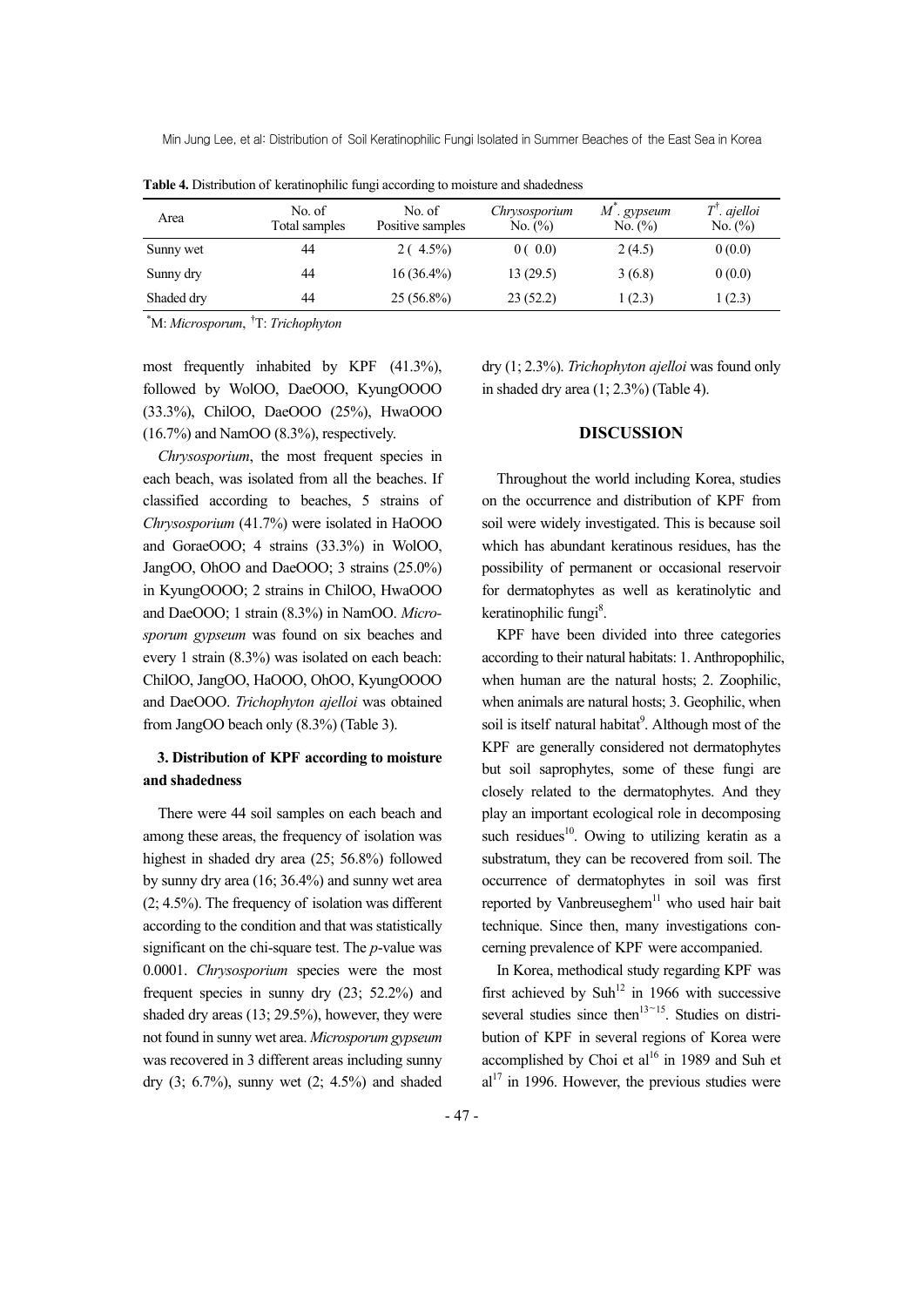investigated in various places and a meager study was conducted localized on beach areas where people are directly exposed to soil in bathing suits. Hence, we have investigated the distribution and occurrence of KPF in 11 beaches of the East Sea in Korea during August 2009 where most people in Korea enjoy playing in summer.

In this study, among 132 samples taken from PoOOOO and YeongOOOO beaches, 43 strains were isolated from 41 samples with incidence of 31.0%. This result showed wide difference with those of Choi et al<sup>16</sup> and Suh et al<sup>17</sup> which showed 69.1% and 68.7% in order. The occurrence and distribution pattern of dermatophytes and KPF depend on many other factors such as moisture contents, climatic condition and organic contents of soil. Considering keratinous substances, we think the reason why this study showed low isolation rate was that the study was conducted in beaches where their soil had relatively little keratin contents <sup>18,19</sup>. Most studies regarding KPF are made in India where the parks and roads are often invaded by cows, birds, dogs and rats, of which the organic residues can be a bait of growth of  $KPF<sup>20</sup>$ . However, the sand and soil of Korean beaches do not have copious organic contents because they are swept every year by changes of oceanic current and breakwater and filled up artificially. This is supported by Yokoo et  $al^{21}$  who suggested that the isolation rate was high in soil rich in keratin contents and Suh et  $al<sup>17</sup>$  who gave a low isolation result when studied on sand low in keratin contents. Another reason why the isolation rate of our study was low is that the soil was taken in August when the weather is very hot and dry and the moisture contents is low, which can affect the distribution of KPF. A third of samples were collected in sunny wet area where the soil was waterlogged and thus the oxygen diffusion could be declined by water. Above climatic conditions might have influenced the density of KPF and isolation rate<sup>22</sup>.

Compared according to strains, *Chrysosporium* species showed 36 strains, which was the most frequently isolated species occupying 27.3% of isolation rate. *Microsporum gypseum* held the second rank showing 6 strains (4.5%) and followed by *Trichophyton ajelloi* which showed only 1 strain (0.8%). This study showed different result with those of Choi et al<sup>16</sup> and Suh et al<sup>17</sup> which suggested the most frequently isolated species was *Trichophyton ajelloi*, however showed similar results with those of Yokoo et  $al<sup>21</sup>$  and Deshmukh<sup>23</sup>. Recently, different environmental factors such as seasonal changes, soil pH and contaminated water have shown interesting results<sup>18,19,24</sup>. In study of Saxena et al<sup>25</sup>, both species of *Microsporum* and *Trichophyton* except *Trichophyton mentagrophytes* appeared during rainy season or in winter or both. *Chrysosporium* species have characteristic mesophilic, hydrophilic and thermotolerant nature and this can explain the high isolation rate of *Chrysosporium* species in India<sup>22</sup>. The distribution difference can be overcome considered this study was conducted in August which is the hottest season in Korea. Al-Musallam et  $al^{26}$  have reported that colonization of dermatophytic species was high where the manure in cultivated soil presented, however, the colonization of *Chrysosporium* species was low in that area. This is supported why the isolation rate of *Chrysosporium* species was relatively high in our study. And considering that KPF generally prefer slightly acidic to slightly alkaline soil<sup>18</sup>, further isolation studies based on soil pH are needed in the future.

Kane and Fisher<sup>27</sup> investigated *in vitro* effect of NaCl on KPF and found that *Microsporum gypseum* was highly tolerant to NaCl. And Deshmukh<sup>23</sup> have concluded that high marine salinity has fungicidal effect on KPF. This can be explained by the result that *Microsporum gypseum* was isolated only in sunny wet area in this study.

To our best knowledge, we could not find a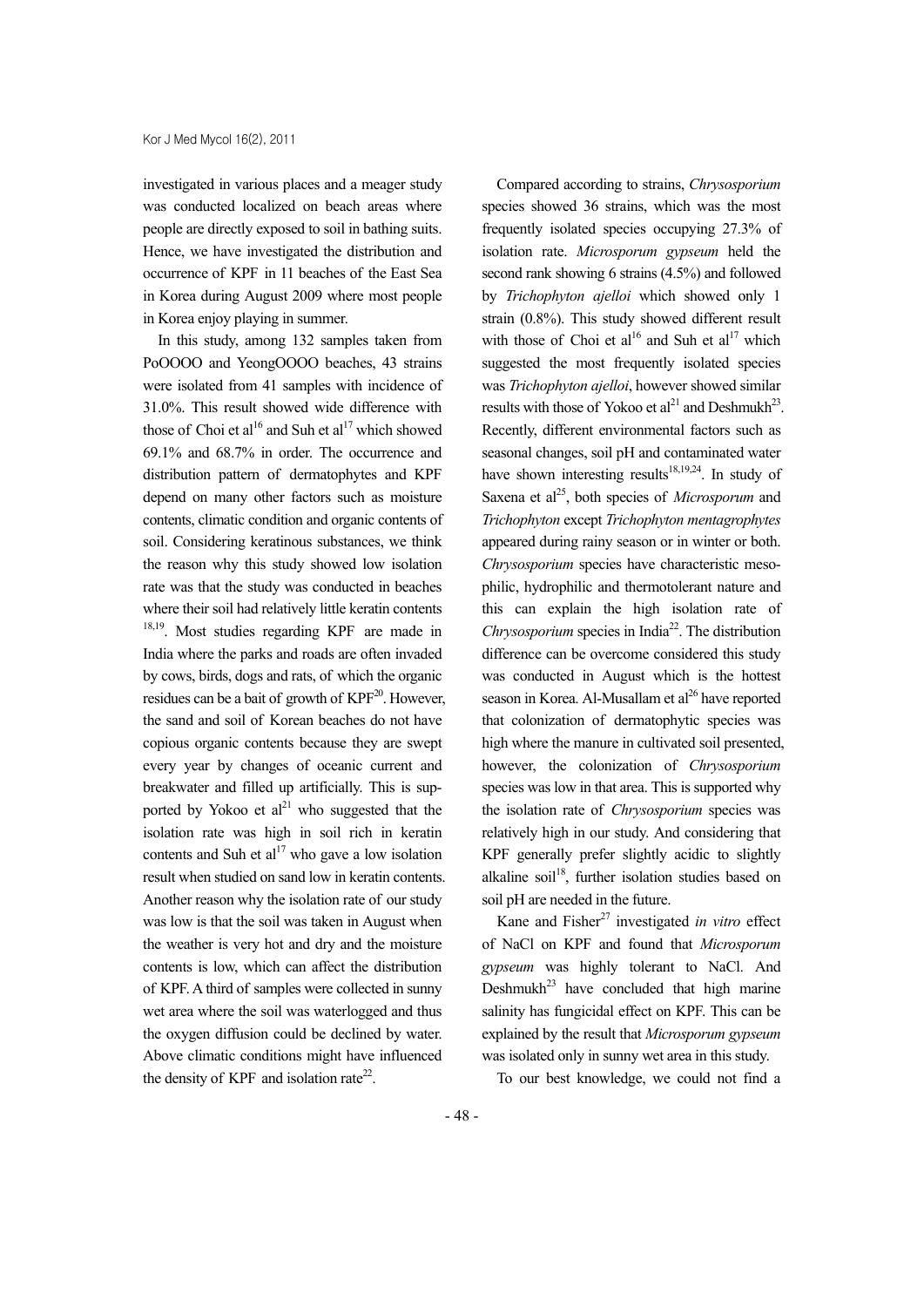report which studied isolation of KPF in beaches of South-East Asia or vacation spots. Larrondo and Calvo<sup>28</sup> have studied the isolation of KPF in beaches of Spanish Mediterranean coasts in that the most commonly isolated genus were *Penicillium*, *Cladosporium*, *Aspergillus*, *Acremonium*, *Alternaria*, and *Fusarium*. The difference of isolated genus between two studies can be attributed to environmental conditions such as latitude, turbulence, humidity, temperature and rain.

In summary, the results of this study showed that the distribution of KPF in summer beaches of the East Sea in Korea was somewhat different from that in previous studies which had been undertaken in other areas of Korea. In comparison with other studies, it is characteristic that the isolation rate of KPF and frequency of *Trichophyton ajelloi* were low. However, the frequency of *Chrysosporium* species was relatively high.

In conclusion, summer beach is one of the most important places where naked skin can be touch with soil, therefore studies regarding association between pathogens and human being can be valuable. Especially, the study about the status of fungal infection and causative pathogens of nearby residents of beach and how KPF isolated in beach worked as infection source to nearby residents can be interesting and furthermore the study comparing the patterns of dermatophytosis and its causative agents between urban and beach areas will be also needed.

### **REFERENCES**

- 1. Otcenasek M. Ecology of the dermatophytes. Mycopathologia 1978;65:67-72
- 2. Mercantini R, Marsella R, Caprilli F, Dovgiallo G. Isolation of dermatophytes and correlated species from the soil of public gardens and parks in Rome. Sabouraudia 1980;18:123-128
- 3. Mercantini R, Marsella R, Lambiase L, Belardi M.

Isolation of keratinophilic fungi from floors in Roman kindergarten and secondary schools. Mycopathologia 1986;94:109-115

- 4. Vidyasagar GM, Hosmani N, Shivkumar D. Keratinophilic fungi isolated from hospital dust and soils of public places at Gulbarga, India. Mycopathologia 2005;159:13-21
- 5. Rippon JW, Garber ED. Dermatophyte pathogenicity as a function of mating type and associated enzymes. J Invest Dermatol 1969;53:445-448
- 6. Minocha Y, Pasricha JS, Mohapatra LN, Kandhari KC. Proteolytic activity of dermatophytes and its role in the pathogenesis of skin lesions. Sabouraudia 1972;1:79-85
- 7. Mitra SK, Sikdar A, Das P. Dermatophytes isolated from selected ruminants in India. Mycopathologia 1998;142:13-16
- 8. Filipello Marchisio V. Keratinolytic and keratinophilic fungi of children's sandpits in the city of Turin. Mycopathologia 1986;94:163-172
- 9. Papini R, Mancianti F, Grassotti G, Cardini G. Survey of keratinophilic fungi isolated from city park soils of Pisa, Italy. Mycopathologia 1998;143:17-23
- 10. Sharma R, Rajak RC. Keratinophilic fungi, Nature's keratin degrading machines. Their isolation, identification and ecological role. Resonance 2003;8:28-40
- 11. Vanbreuseghem R. Technique biologique pour 1' isolement des dermatophytes du sol. Ann Soc Belge Med Trop 1952;32:173-178
- 12. Suh CK. Studies on baiting methods for isolation of keratinophilic fungi. Korean J Dermatol 1966;5:23 -50
- 13. Son DM. Studies on the growth characteristics on the *Trichophyton* differential media and amino acid utilization of keratinophilic fungi isolated from soil. Kyungpook Univ Med J 1969;10:13-29
- 14. Hong JK, Suh SB. Studies on *Microsporum gypseum* and it's perfect form in soil. Kyungpook Univ Med J 1970;11:6-18
- 15. Chung SL. An improved baiting method for isolation of keratinophilic fungi. Korean J Dermatol 1968;6: